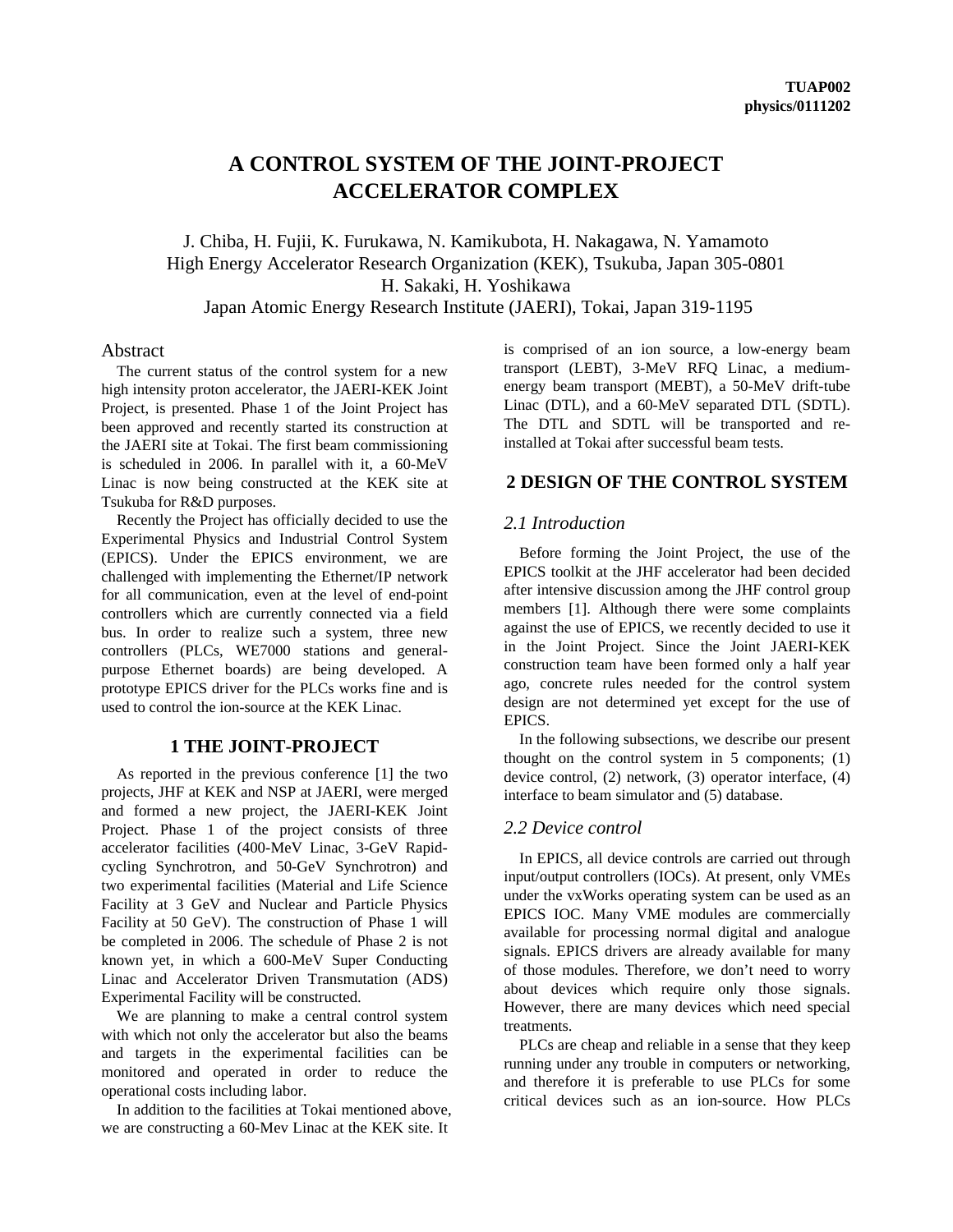communicate with IOCs is one of the issues we have to determine early. Our answers are as follows:

- Use Ethernet TCP/IP. Among PLCs commercially available, presently only FA-M3 PLC by Yokogawa support data transfers protocols we required, we force equipment groups to use it if they need PLCs.
- Assign an identification number (ID) to each PLC. It is dangerous to rely only on the IP address. Before any communication with a PLC and at any data (command) transfer to a PLC, check the ID to make sure you are communicating with an appropriate PLC.
- No individual commands for operation. Only data transfer from/to PLC memory is supported. Any device operation should be done though contents of memory in a restricted address range.
- No direct write to PLC memory. An IOC sends 3-word data (an ID, a memory address and content) to a communication area in the PLC memory. Then, a PLC ladder program moves the content to an appropriate address after checking its ID.

A prototype of the PLC EPICS driver has been written and successfully used for the ion-source operation at the KEK 60-Mev Linac, although all the rules mentioned above are not fully implemented yet in the prototype driver. A detailed description on the device driver may be found elsewhere [2].

Choice of waveform digitizers is another important issue we have to consider for device control. As reported in the previous conference [3], our choice was the WE7000 measurement station by Yokogawa. Its EPICS driver has been partially completed and tested. For this station, the same TCP/IP Ethernet communication method is used as that for the PLCs. A detailed description is given again in Ref. [2].

For precise current control of power supplies, we should avoid extending an analogue signal in a long distance, and instead, should use digital data links. Since Ethernet network runs all over the area, we chose Ethernet for the digital data link, avoiding another type of field bus so that all of the data communication is unified. By doing so, we can trace back all data through the network which will significantly help us for operation diagnostics. Also it reduces the number of stock items which may reduce the operational cost. To achieve the unified Ethernet links, we are developing an Ethernet interface board which will be used primarily in the power supplies for quadrupole magnets at the DTL. The board is designed considering more general uses and may be embedded in other devices.

However, some devices required for some equipment may communicate with our control system only via a method other than Ethernet. For example, most of lowprice power supplies have a GPIB or RS232c interface

for remote access. In such cases, we will use Ethernet interface such as a GPIB LAN gateway for GPIB and a terminal server for RS232c to minimize the area covered by field buses.

#### *2.3 Network*

Redundant gigabit Ethernet with fiber optics linked as a "star" starting from the central control room (CCR) to each accelerator (Linac, 3-GeV RCS and 50-GeV PS) and experimental facility is the backbone of the control network. From each backbone station, star-like 100baseFX optical fiber cables extend to network switches over the facility. Most of the network end nodes such as IOCs are 100baseTX. Some nodes in a high EMI noise levels such as near klystrons or highpowered pulsed power supplies should be 100baseFX.

As described in previous subsection, we are going to use Ethernet links instead of other field buses. Therefore the total number of IP addresses required for the control system could easily exceed a few thousands. Therefore it is impossible to use a global IP address space. Instead we are going to use a Class B private IP address space and use a router to communicate outside the network.

We have not figured out how the network should be divided into subnets. The EPICS channel access (CA) protocol requires the network broadcast. Therefore all EPICS nodes should be in one subnet. Nodes for diagnostic purpose should belong to a different subnet because they must be free from the EPICS subnet. Such diagnostic nodes include a communication port of a traffic watcher (of course, it should also have a port in the EPICS subnet to spy on network traffic) and an IOC's CPU console (RS232c through a terminal server). Those two types of nodes are in general close each other in space, and therefore it is better to implement the virtual-LAN technique to reduce cabling and number of network switches.

## *2.4 Operator interface*

We will use one of the standard EPICS OPI tools for the EPICS operation, but it is not specified yet which one should be used. Also there are two choices; (1) OPI applications run directly on a PC Linux or (2) OPI applications run on an X-client machine with an Xterminal (or a PC with X-server). The former choice is good for network traffic but not good for maintaining applications. The latter is just the opposite. Another type of operator interface is necessary which is related to the issues described in the next subsection.

#### *2.5 Interface to accelerator simulator*

In order to operate the accelerator stably, it is important to simulate the beam before parameters are